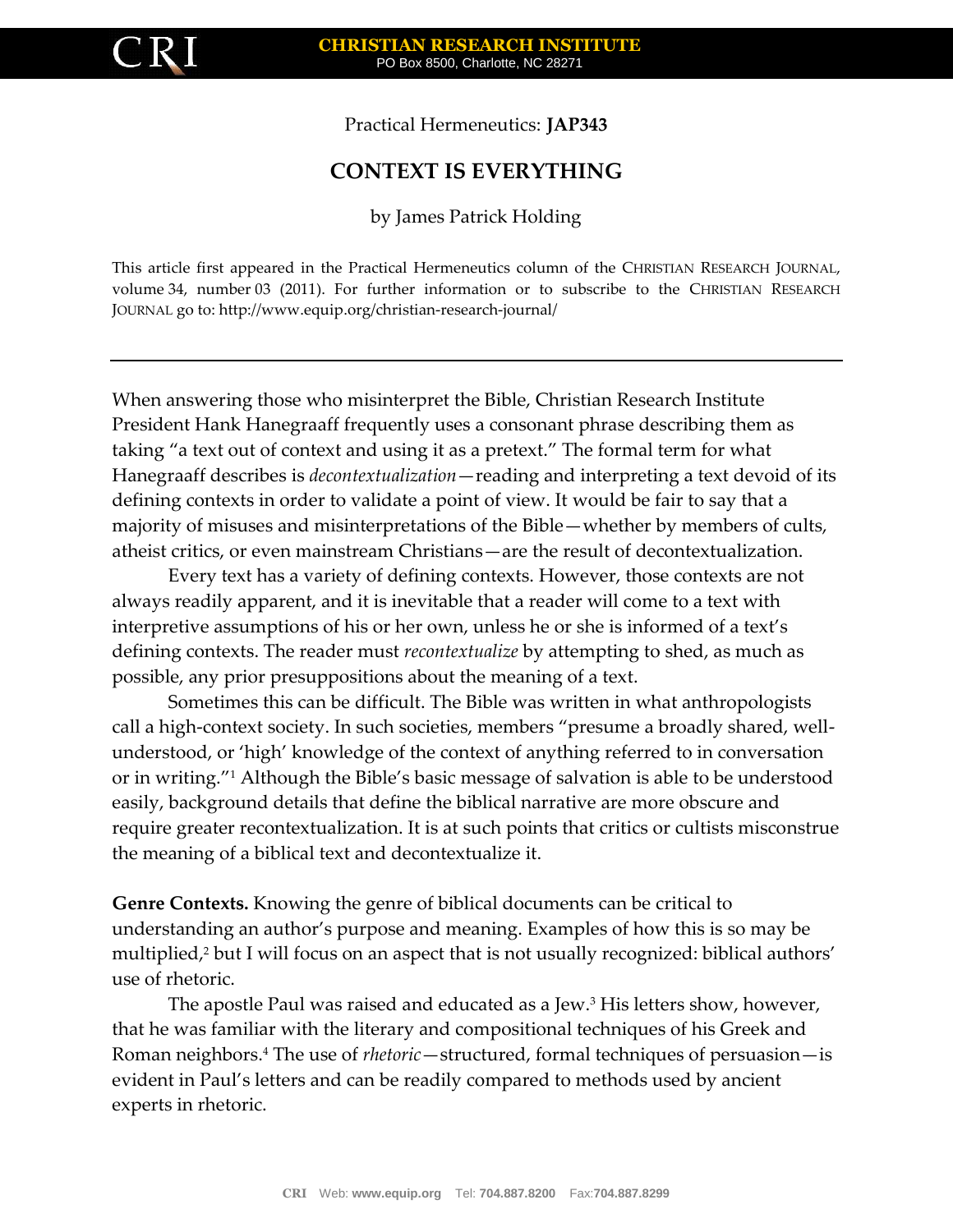Those who do not recognize the rhetorical genre-context of Paul's letters can unfortunately misunderstand Paul's rhetoric. For example, in 2 Corinthians 11:8, Paul says, "I robbed other churches, taking wages of them, to do you service" (KJV). Critics have taken this and other statements in 2 Corinthians with absolute literalism, claiming that Paul is openly admitting that he criminally robbed churches!

We might consider it sufficient to reply that it seems a little odd for Paul to be confessing, in a letter that would be read aloud publicly, to stealing funds from other churches. Comparative study, however, shows that here—and all through his letters, though quite frequently in 2 Corinthians—Paul is employing a rhetorical form of irony suitable to his purpose.<sup>5</sup> Irony, of course, is a known literary technique even today, but Greek and Roman rhetoricians specifically included it among the weapons in their literary arsenal.

Paul's declaration that he "robbed" other churches must be considered in the broader context of 2 Corinthians, in which he is deflecting the offense the Corinthians felt at having not been asked by Paul, as other churches were, to support his mission.<sup>6</sup> As one of his counters, Paul here makes an ironic *exaggeration*, or overstatement, referring to himself as a robber because he accepted gifts from other churches in order to preach to the Corinthians free of charge.

Another example of irony can be detected in 1 Corinthians 1:25: "For the foolishness of God is wiser than human wisdom, and the weakness of God is stronger than human strength" (NIV). Muslim apologists have taken offense at this statement, declaring that "the comparison itself is very insulting and degrading to GOD Almighty" and "limiting to Him since our finite and limited intelligence and strength were compared to His infinite Attributes." Paul, however, is certainly not literally saying that God is foolish or weak. Rather, this is a statement of irony, reflecting the perception of pagans that the message of the cross was foolishness, when in fact it was a message of God's wisdom, which effectively outwitted the reputedly wisest of humans.<sup>7</sup>

Yet another example of irony can be found in Isaiah 43:24, in which God says to Israel, "Thou hast wearied me with thine iniquities." Critics compare this to Isaiah 40:28, which says that God "fainteth not, neither is weary" (KJV), and detect a contradiction. What they should see, rather, is sarcastic irony, which says in effect, "Your sins are so great that they wear out even an omnipotent God!"

**Social Context.** In addition to being a high-context society, the social world of the Bible was different from ours in other significant ways, which can affect the context of biblical texts. For example, the biblical world placed a strong emphasis on personal honor, which in turn deeply affected the way people interacted with one another. An illustration of this can be found in passages like the following, after Jesus heals someone miraculously: "And Jesus said to him, 'See that you tell no one; but go, show yourself to the priest and present the offering that Moses commanded, as a testimony to them'" (Matt. 8:4 NIV). "Her parents were amazed; but He instructed them to tell no one what had happened" (Luke 8:56 NASB).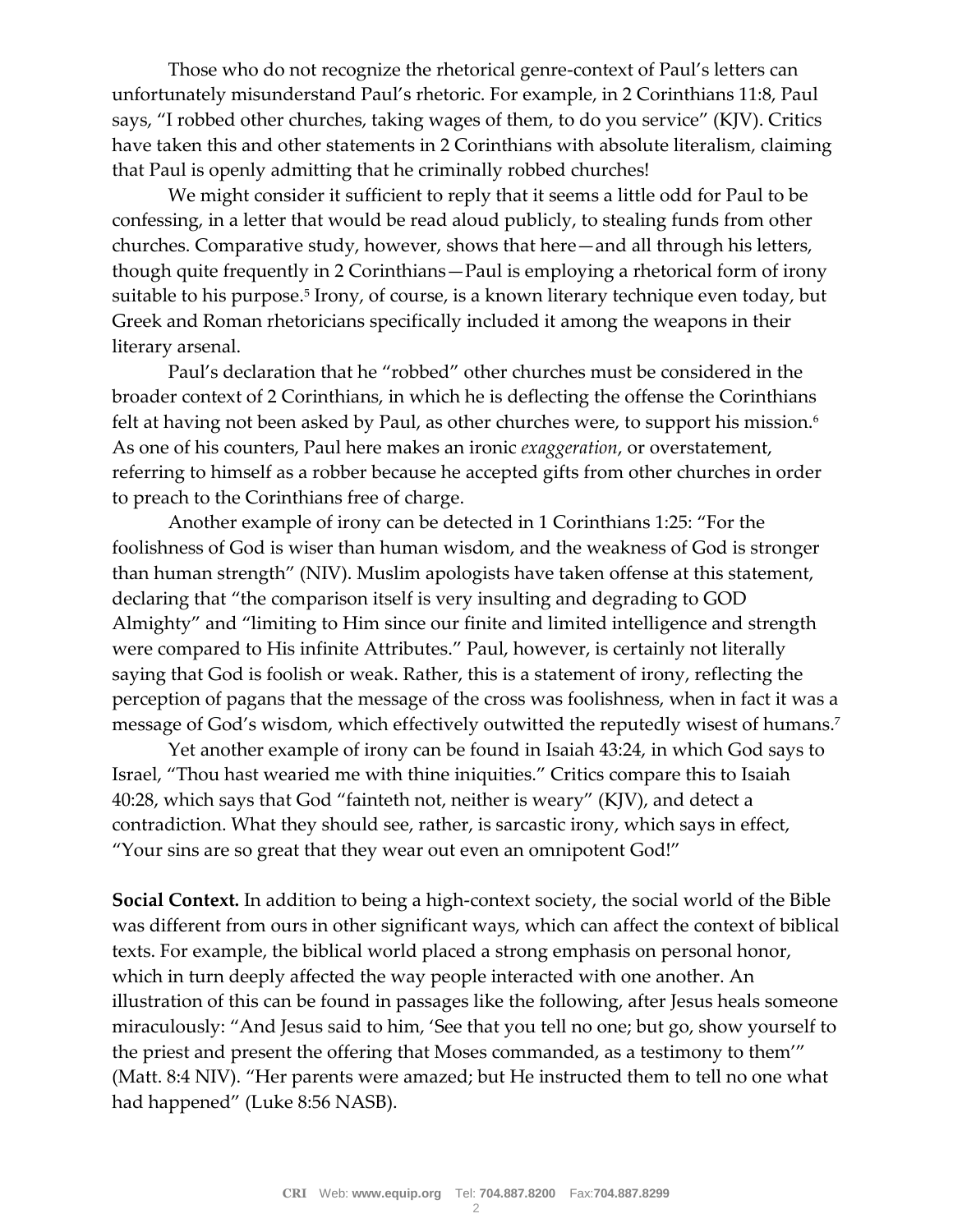In 1901, a biblical scholar named William Wrede designated passages like these as exemplary of a "Messianic Secret" motif.<sup>8</sup> Because Jesus appears to be unwilling for others to hear about His miracles or His divine identity, Wrede hypothesized that the apostles simply made up the divine claims and acts of Jesus, and used this theme of secrecy as an explanation for why no one had heard Jesus make such claims or seen Him do miracles while He was on earth.

The social context of the New Testament world, however, offers a far more likely explanation for Jesus' behavior. <sup>9</sup> The ancient world's emphasis on personal honor meant that one had to be careful not to seem to claim *too much* honor, so as not to seem to be trying to rise above others unjustly. For Jesus to have been too open about His divinity in public places, or too eager to spread around the news of His miracles, would have been regarded as dishonorable behavior, and would have engendered the hostility of others, thereby seriously compromising Jesus' ministry. (In contrast, Jesus would be expected to openly talk about such things among His disciples, or, as in John's Gospel, when facing opponents challenging Him.)

**Linguistic Contexts.** That the Bible was written in others' languages—Hebrew, Aramaic, and Greek—by itself informs us that it was written in a linguistic context different from our own. However, we may not realize just how vast the gulf is between the two linguistic contexts. English has literally a million or more words to reflect the specialization of a modern, technological society. In contrast, ancient languages such as Hebrew and Greek, at the time of the Bible, had only a few thousand words—many of which would have a significant range of semantic expression.

One of the more common errors made by critics in this regard has to do with Leviticus 11:13, 19, "And these are they which ye shall have in abomination among the fowls...the stork, the heron after her kind, and the lapwing, and the bat" (KJV). Using English translations that read "fowls" or "birds," critics accuse the author of Leviticus of erring in placing bats, which are mammals, under this classification.

This objection, however, perpetuates a linguistic decontextualization. A modern, scientific definition of what a "bird" was would not exist for another 3,100 years. The objector assumes that when the author refers to "birds" (Hebrew: '*owph*), it is meant to refer to a feathered, egg-laying animal. Here, however, the word used indicates classification by function or form: animals that *fly*.

Faced with an answer like this, some critics offer the strained counsel that since "experts in Hebrew" chose the English word "bird," they must have been aware that '*owph* meant a feathered, egg-laying animal—as though seriously proposing that the Hebrews had in mind the modern classification scheme that defines "bird" in scientific terms that would not exist for at least three millennia. Admittedly, modern translations continue to use "bird" despite the apparent conflict it causes. It is doubtful, however, that modern translators are doing anything more than preserving a popular reading, as opposed to making a statement about the scientific and technical content of Leviticus 11:13.